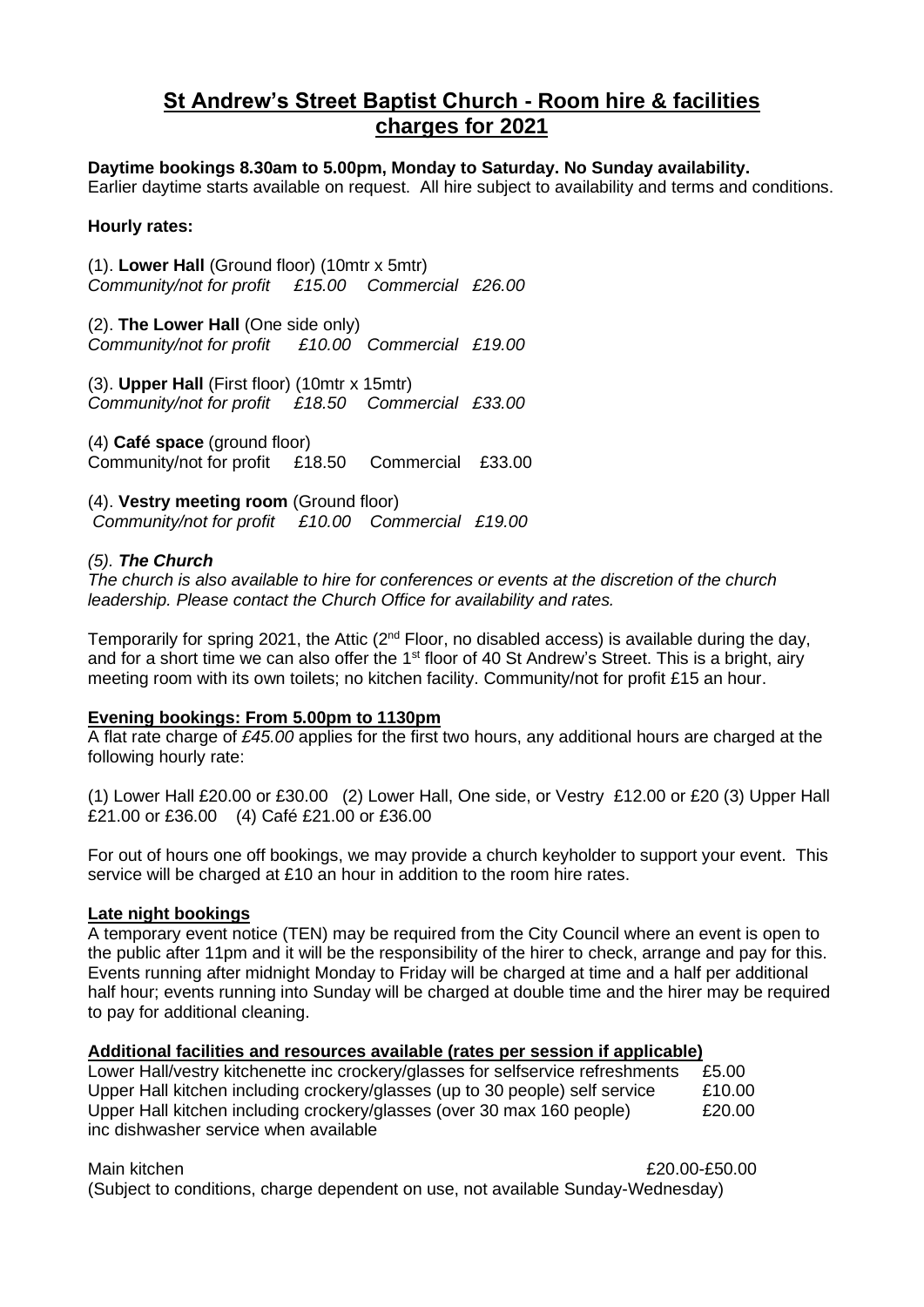| Data Projector & Screen (laptop not available)                                                                                                                                                                         | £10.00   |
|------------------------------------------------------------------------------------------------------------------------------------------------------------------------------------------------------------------------|----------|
| Whiteboard/Flipchart & paper (excludes pens)                                                                                                                                                                           | £5.00    |
| Upper Hall Sound System/Church AV<br>Includes Audio loop for the hearing impaired                                                                                                                                      | £10.00   |
| Portable sound system/amp                                                                                                                                                                                              | £5.00    |
| Guest Wifi available throughout the building                                                                                                                                                                           | Included |
| Tables (modern trestle style) and chairs<br>Subject to availability depending on other bookings, please discuss in advance. Damage must be<br>reported and will be charged to the user, which may include replacement. | Included |

| Photocopying available on request | 5p per B&W A4 copy     |
|-----------------------------------|------------------------|
| (Subject to office opening hours) | 15p per Colour A4 copy |

#### **Additional Charges:**

| Excess rubbish: | Please bring your own strong black bin bags. 3 bags of rubbish disposal are<br>included within room hire charge. Excess rubbish may incur a charge of £30<br>to cover an extra bin collection.                                                                                                     |
|-----------------|----------------------------------------------------------------------------------------------------------------------------------------------------------------------------------------------------------------------------------------------------------------------------------------------------|
| Cleaning:       | The premises should be left clean and tidy. Cleaning equipment is provided.<br>Additional cleaning required to put the rooms back in use will be charged at<br>the additional hourly rate or can be booked in advance at Overstream Clean<br>current rates (minimum 1 hour, currently £20 an hour) |
| Extra hours:    | The booking time must include set up and clear up time. Early arrival or late<br>departure will be charged at the extra hourly rate in half hour increments.                                                                                                                                       |
| Damage:         | Damage to premises, furniture or equipment must be reported to the<br>keyholder or centre manager and will be charged                                                                                                                                                                              |
| Keyholding/Tech | If the centre manager or you require a church keyholder or AV technician to<br>sulpport your event, this will be charged at £10 an hour per person.                                                                                                                                                |

# *General information about the facilities*

All bookings must abide by the terms and conditions included with the booking request form. All those wishing to hire are requested to book an appointment with the centre manager to view and discuss the premises before confirming any booking.

The Church and Halls have a no Smoking and no Alcohol policy.

There is a lift to the first floor and a single toilet next to the Upper Hall. The main toilet facilities are on the ground floor and a disabled accessible toilet, combined with a baby changing facility, is located in the Café area.

The Upper Hall on the first floor is a large and airy room. The wooden floor is suitable for dancing. The Hall has a curtained stage and kitchen facilities. A hearing loop is fitted to assist hearing together with an audio system for those requiring microphone or recorded music facilities. We have crockery for 100 people. There are electrical points around the room. Due to advice from the fire service, this room is now limited to 100 occupants.

The Lower Hall on the ground floor will seat between 25 and 40 people for a meeting, depending on set up requirements. For smaller meetings the Hall can be divided into two separate rooms